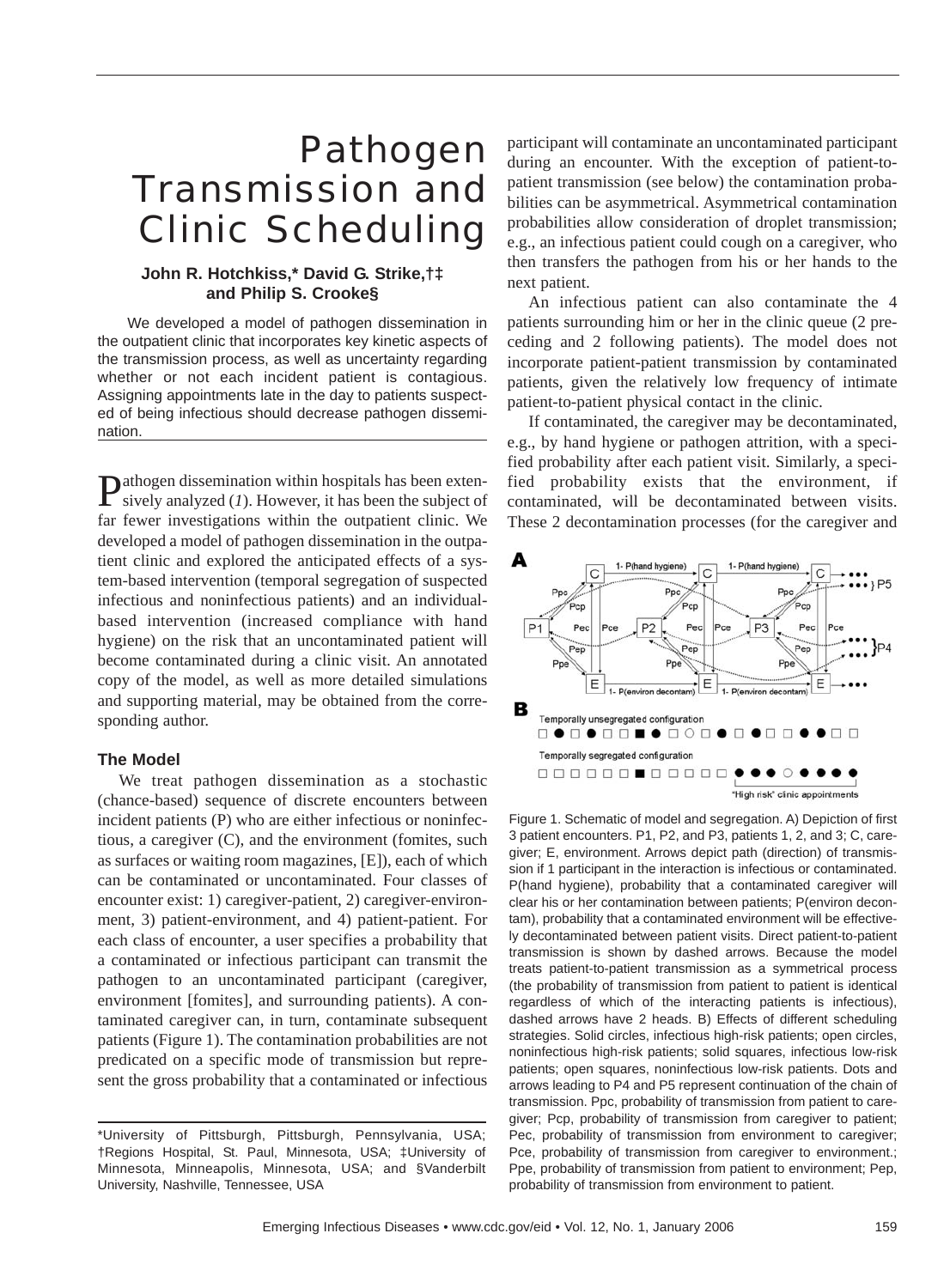#### **DISPATCHES**

the environment) are independent. Both the caregiver and the environment can be recontaminated after decontamination. The contamination probabilities for transmission from a contaminated environment to a patient or the caregiver are fixed (i.e., not a function of the number of preceding infectious persons).

The model generates a random number for each class of encounter between potentially contaminated or infectious and uncontaminated participants during each clinic appointment slot. If this random number is less than the contamination probability specific to the class of interaction being considered, the uncontaminated member becomes contaminated during the encounter.

The user specifies the population prevalence of the pathogen. A screening instrument for classifying patients as high or low risk for being infectious is assumed to exist. We assume that the screening instrument can be applied before the patient's clinic visit (at the time of appointment scheduling). The screening instrument could comprise a symptom inventory, knowledge of recent travel, household exposure, membership in a known high-risk group, or a combination of these or other elements. Such screening instruments exist for methicillin-resistant *Staphylococcus aureus*, vancomycin-resistant enterococci, and severe acute respiratory syndrome (SARS) (*2–5*). The postulated instrument has a defined sensitivity and specificity; values that can be combined with the population prevalence of infectious patients to determine how many patients deemed at high risk or low risk are actually contagious.

Incident patients are assigned to appointment times following 1 of 2 protocols. In the baseline protocol, patients are randomly assigned appointments without regard to their risk status. In the segregated protocol, patients at high risk are assigned to appointments at the end of the clinic day (Figure 1). Clinics that segregate high-risk patients to later appointments might also adopt more stringent infection control strategies during the portion of the day populated by high-risk patients. Accordingly, the user can specify values for each contamination probability that differ between low-risk (early in the day) and high-risk (late in the day) clinic slots.

We modeled 1 day in a clinic in which 20 patients are seen by 1 caregiver. The model predicts the likelihood (risk) that a previously uncontaminated patient will become contaminated during his or her clinic visit. The model also predicts the risk that a patient who is classified as high-risk based on the screening instrument, but who is not infectious, will be contaminated in the segregated configuration.

Figure 2 illustrates the effect of temporally segregating patients deemed to be at high risk of being infectious to clinic appointments late in the clinic schedule (panel A) and the consequences of changes in caregiver hand-



Figure 2. Risk that an uncontaminated patient will become contaminated during his or her clinic visit as a function of pathogen prevalence in incident patients and clinic infection-control practices. A) Predicted effects of temporally segregating patients at high risk of being infectious to appointments at the end of the clinic day, using a screening instrument that is either 70% sensitive and specific or 90% sensitive and specific. Transmission, hand hygiene, and environmental decontamination probabilities are as given in Table 1. B) Effects of varying levels of effective caregiver hand hygiene (25%, 50%, or 75%) on pathogen dissemination. All other inputs (probabilities of contamination) are identical to those in A. Each data point represents the mean of 2,000 simulations of a model day. An annotated copy of the model, as well as more detailed simulations and supporting material, may be obtained from the corresponding author.

hygiene compliance (panel B). Relevant pathogen-contamination probabilities were arbitrarily fixed at 20%, a level that is reasonable, and possibly conservative, for a wide range of pathogens (Table 1) (*6–14*). Temporal segregation substantially decreases the risk for pathogen dissemination, an effect that is at least comparable in magnitude to that arising from changes in the likelihood of effective hand hygiene within the clinically relevant range (*15*).

Table 2 addresses the ethical concern of the increase in contamination risk faced by noninfectious incident patients who are classified as high risk, using the same system inputs shown in Figure 2. The absolute risk for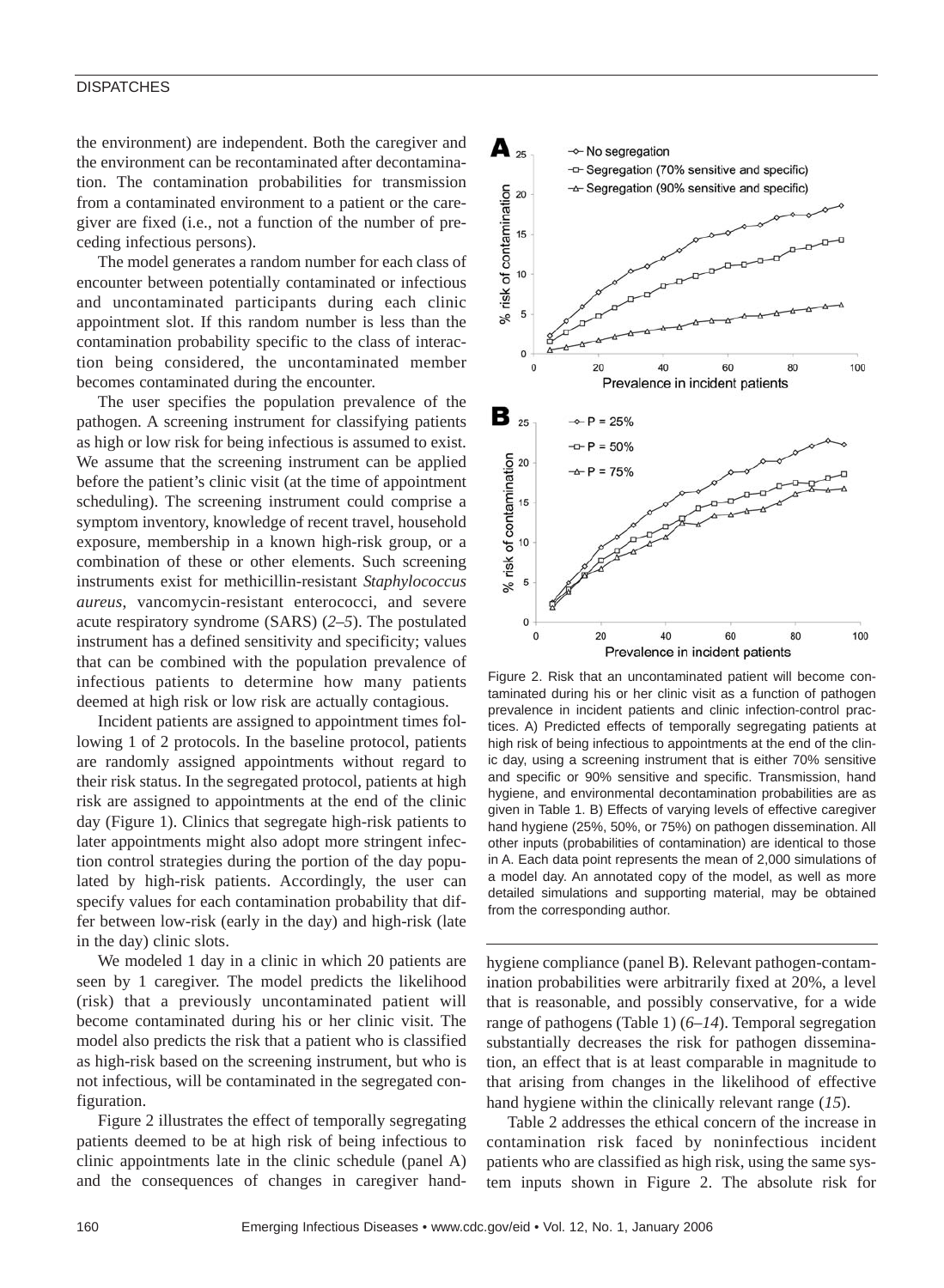|                                      | Patient negative | Caregiver negative       | Environment negative        |  |  |  |  |
|--------------------------------------|------------------|--------------------------|-----------------------------|--|--|--|--|
| Patient positive                     |                  | $P_{PC} = 0.2$           | $P_{PF} = 0.2$              |  |  |  |  |
| Caregiver positive                   | $P_{CP} = 0.2$   | $P$ (hand hygiene) = 0.5 | $P_{CF} = 0$                |  |  |  |  |
| Environment positive                 | $P_{FP} = 0.2$   | $P_{FC} = 0.2$           | $P($ environ decont $) = 0$ |  |  |  |  |
| Temporally adjacent patient positive | $P_{PP} = 0$     |                          |                             |  |  |  |  |

|  |  |  | Table 1. Interparticipant transmission and intraindividual transition probabilities used in simulations* |
|--|--|--|----------------------------------------------------------------------------------------------------------|
|  |  |  |                                                                                                          |

\*P<sub>PC</sub>, probability of transmission from patient to caregiver; P<sub>PE</sub>, probability of transmission from patient to environment; P<sub>CP</sub>, probability of transmission from caregiver to patient; P(hand hygiene), probability that a contaminated caregiver will clear his or her contamination between patients;  $P_{CE}$ , probability of transmission from caregiver to environment; P<sub>EP</sub>, probability of transmission from environment to patient; P<sub>EC</sub>, probability of transmission from environment to caregiver; P(environ decont), probability that contaminated environment will be decontaminated; P<sub>PP</sub>, probability of transmission from patient to patient.

contamination faced by noninfectious but high-risk patients increases at all levels of prevalence and screening tool sensitivity and specificity; however, this increase does not exceed 6% (in the setting of a completely ineffective screening tool). More extensive analysis demonstrates that selectively deploying more aggressive infection-control practices to slots designated as high risk can lower the risk faced by noninfectious but nominally high-risk patients to below its value in the unsegregated configuration. These data are available from the corresponding author.

### **Conclusions**

The results do not address direct patient-to-patient pathogen transmission; such transmission does not change the qualitative predictions of the model. The model does not incorporate either the potential for the environmental pathogen load to increase over time or differences in host susceptibility. The potential for cross-transmission of additional pathogens that have a higher prevalence in the highrisk group is also not addressed. For example, a population of patients deemed at high risk of having influenza or SARS might also have a higher prevalence of other transmissible pathogens, such as *Mycobacterium tuberculosis*.

Improved hand hygiene, barrier precautions, patient use of hand sanitizers or facemasks, and avoidance of environmental fomites can each diminish dissemination risk. However, these measures depend on individual behavior, rendering them susceptible to implementation failure. Temporal segregation adds a system-based layer of protection to such behavior-based interventions, providing an additional barrier to pathogen dissemination that is not critically dependent on individual compliance. When additional data addressing pathogen transmission within the clinic become available (currently such data are sparse), mathematical models could help guide the allocation of resources required to support system-based infectioncontrol measures. Moreover, numerical experimentation could help inform the design of infection-control strategies for pathogens that have transmission dynamics that are not yet well characterized.

#### **Acknowledgment**

We thank the anonymous reviewers for their insightful suggestions and criticisms.

This work was supported by National Institutes of Health grant R21AI55818-02 to J.R.H.

Dr Hotchkiss is assistant professor of critical care medicine at the University of Pittsburgh School of Medicine. He has a long-standing interest in mathematical modeling; his more recent interests include dynamic systems analyses of infectious processes and pathogen dissemination.

#### **References**

- 1. Bonten MJ, Austin DJ, Lipsitch M. Understanding the spread of antibiotic resistant pathogens in hospitals: mathematical models as tools for control. Clin Infect Dis. 2001;33:1739–46.
- 2. Furuno JP, Harris AD, Wright MO, McGregor JC, Venezia RA, Zhu J, et al. Prediction rules to identify patients with methicillin-resistant *Staphylococcus aureus* and vancomycin-resistant enterococci upon hospital admission. Am J Infect Control. 2004;32:436–40.
- 3. Tacconelli E, Karchmer AW, Yokoe D, D'Agata EM. Preventing the influx of vancomycin-resistant enterococci into health care institutions, by use of a simple validated prediction rule. Clin Infect Dis. 2004;39:964–70.
- 4. Su CP, Chiang WC, Ma MH, Chen SY, Hsu CY, Ko PC, et al. Validation of a novel severe acute respiratory syndrome scoring system. Ann Emerg Med. 2004;43:34–42.
- 5. Leung GM, Rainer TH, Lau FL, Wong IO, Tong A, Wong TW, et al. A clinical prediction rule for diagnosing severe acute respiratory syndrome in the emergency department. Ann Intern Med. 2004;141:333–42.
- 6. Tenorio AR, Badri SM, Sahgal NB, Hota B, Matushek M, Hayden MK, et al. Effectiveness of gloves in the prevention of hand carriage of vancomycin-resistant enterococcus species by health care workers after patient care. Clin Infect Dis. 2001;32:826–9.

| Table 2. Maximum absolute changes in contamination risk associated with temporal segregation |                     |             |                                    |             |  |  |  |
|----------------------------------------------------------------------------------------------|---------------------|-------------|------------------------------------|-------------|--|--|--|
|                                                                                              | Low-risk population |             | Noninfectious high-risk population |             |  |  |  |
| Prevalence (%)                                                                               | Maximum (%)         | Minimum (%) | Maximum (%)                        | Minimum (%) |  |  |  |
| 5                                                                                            | $-2.1$              |             |                                    | 0.27        |  |  |  |
| 10                                                                                           | -4                  | $-1.8$      | .6                                 | 1.1         |  |  |  |
| 20                                                                                           | $-6.8$              | $-2.7$      | 3.6                                |             |  |  |  |
| 40                                                                                           | $-10.7$             | $-44$       |                                    |             |  |  |  |